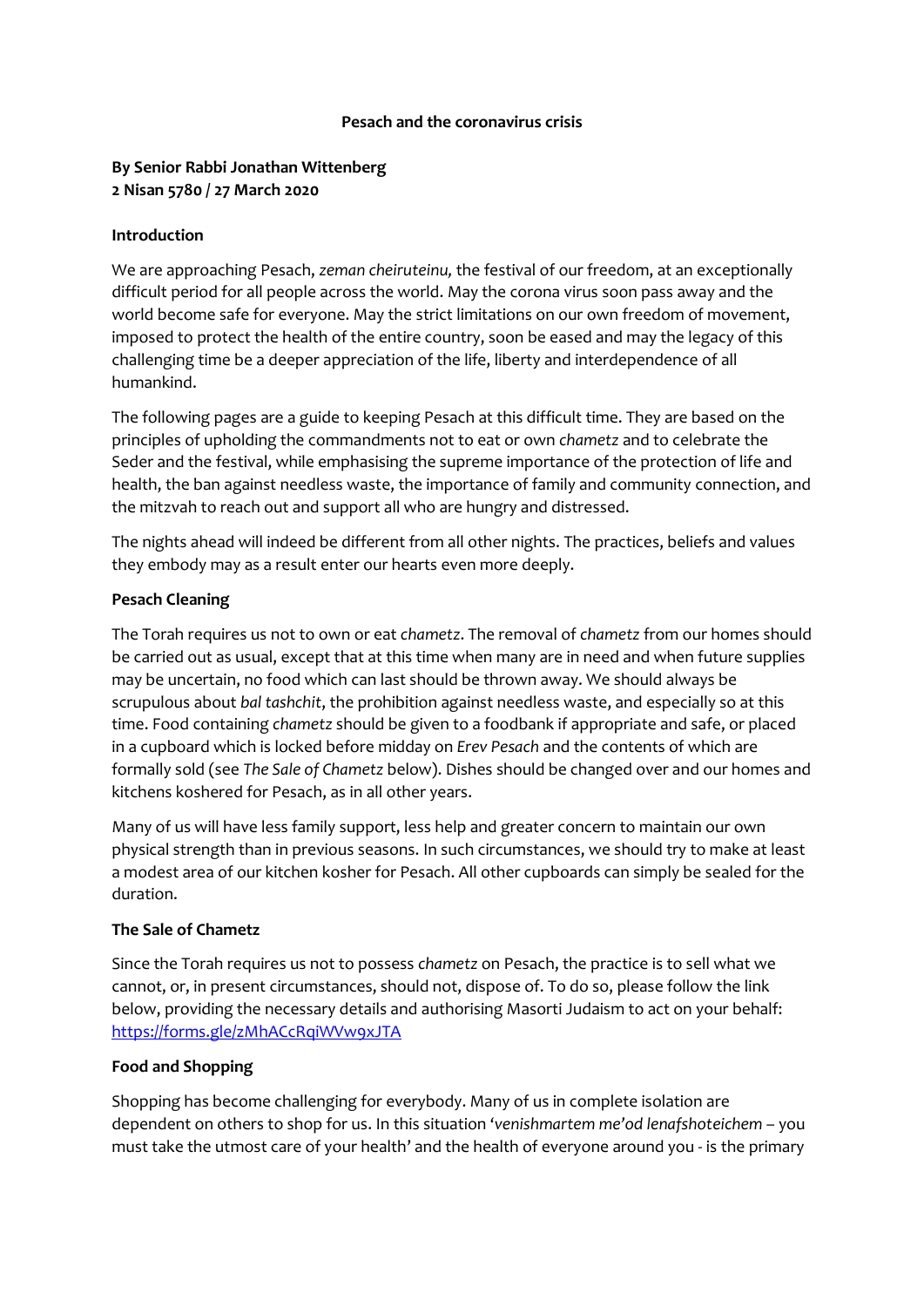concern. Some kosher outlets are offering online shopping with delivery, or with collection from outside their premises at a specified time.

We must not put ourselves or others at risk and should keep our Pesach needs as simple as possible. At a time when many people are worried about their livelihood, we should keep our requirements simple; especially at this time there is no need, nor is it right, for Pesach to be a very major expense. The rabbis of the Talmud taught that the Torah shows merciful concern for people's income; we should do likewise at this difficult juncture and do our best to help others.

Regarding exactly which foods require a special *hechsher* for Pesach, we recommend the detailed guidelines published by the Rabbinical Assembly: [https://www.rabbinicalassembly.org/story/kashrut-subcommittee-recommendations-passover-](https://www.rabbinicalassembly.org/story/kashrut-subcommittee-recommendations-passover-5780-light-covid-19)[5780-light-covid-19](https://www.rabbinicalassembly.org/story/kashrut-subcommittee-recommendations-passover-5780-light-covid-19) We also draw attention to this local list published by the Kashrut Division of the London Bet Din<https://www.kosher.org.uk/category/pesach-product-listings-2020-0>

Unopened packets of products in our cupboards which contain no *chametz* or mixture of *chametz* may be used. Where really necessary, even open packets of such products may be used on Pesach so long as we are confident no *chametz* has entered them.

*Kitniyot*, legumes, may be eaten, even by those who in normal times follow the strict Ashkenazi custom of avoiding them. The ban on *kitniyot* has long been a matter of contention. It has been considered by its opponents as divisive and as risking leading people to forget what *chametz* actually is: any product made of or containing one of the five kinds of grain, wheat, barley, rye, oats and spelt (except Matzah itself, which is prepared under special strictures to avoid any possibility of leavening).

It is a commandment to eat Matzah at the Seder itself. Where it is hard to obtain Matzah in quantity, it should be remembered that there is no requirement to eat it on the other days of Pesach.

### **Seder Night**

At no other time in the year do Jewish families and communities come together as much as at the Seder. This year, that will be impossible for the great majority of people. There is no gainsaying the sadness this will cause us all.

We therefore recommend the following:

Families and friends should make the most of all electronic means of communication available during the preparations for Pesach, sharing memories and engaging in learning together. Over the coming days we will do the utmost as a movement, alongside other Jewish communities, to offer classes, materials and practical suggestions for the Seder for all ages and interests.

On Seder night itself, we encourage everyone, including those who have not led a Seder before, to feel empowered to do so.

We recognise that this year an overriding priority for all of us will be togetherness and inclusion and, above all, the mitigation of loneliness at a time when being with those we love and cherish is of the greatest significance. It is of the utmost importance to include everyone, especially family who are vulnerable and those alone in isolation.